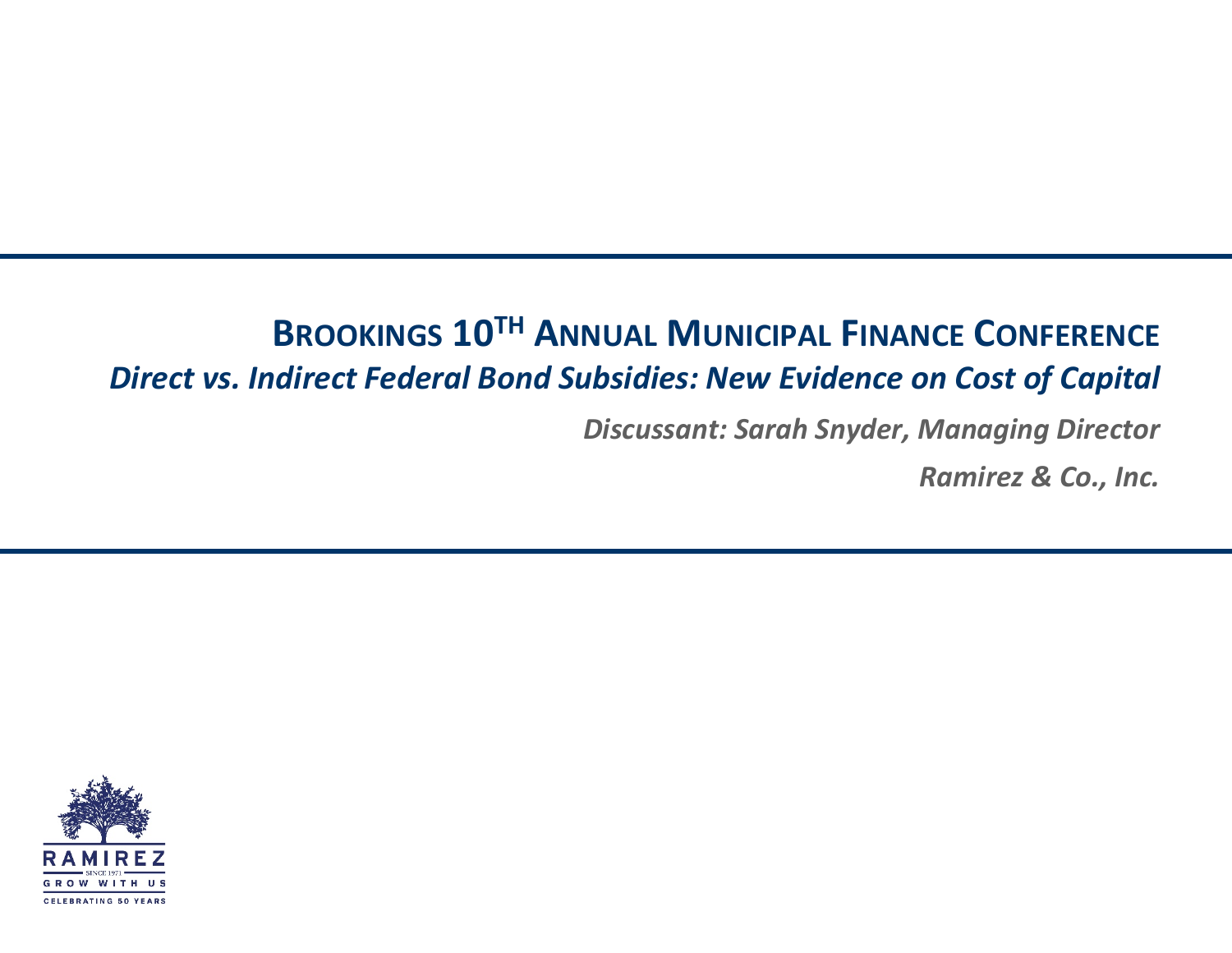## **Key Historical Observations**

- It is important to recognize the major structural differences in the tax‐exempt market and taxable markets with respect to optionality
- Higher percentage of BABs were issued with make‐whole call due to the lower acceptance of call options from investors of taxable bonds
- п Make‐whole calls forgo value of call option for future potential refundings for savings
- п BABs issued in 2009 were predominantly issued with the make‐whole call and then as 10‐year par calls gained more acceptance more deals were issued with them in 2010
- Evaluating life cycle is important as municipal issuers have <sup>a</sup> history of issuing callable bonds that they anticipate refunding – over the last 10 years nearly 50% of issuance has been refundings $1$
- BABs were impacted by Federal Sequestration reducing their "savings" and increasing budget uncertainty for municipal issuers

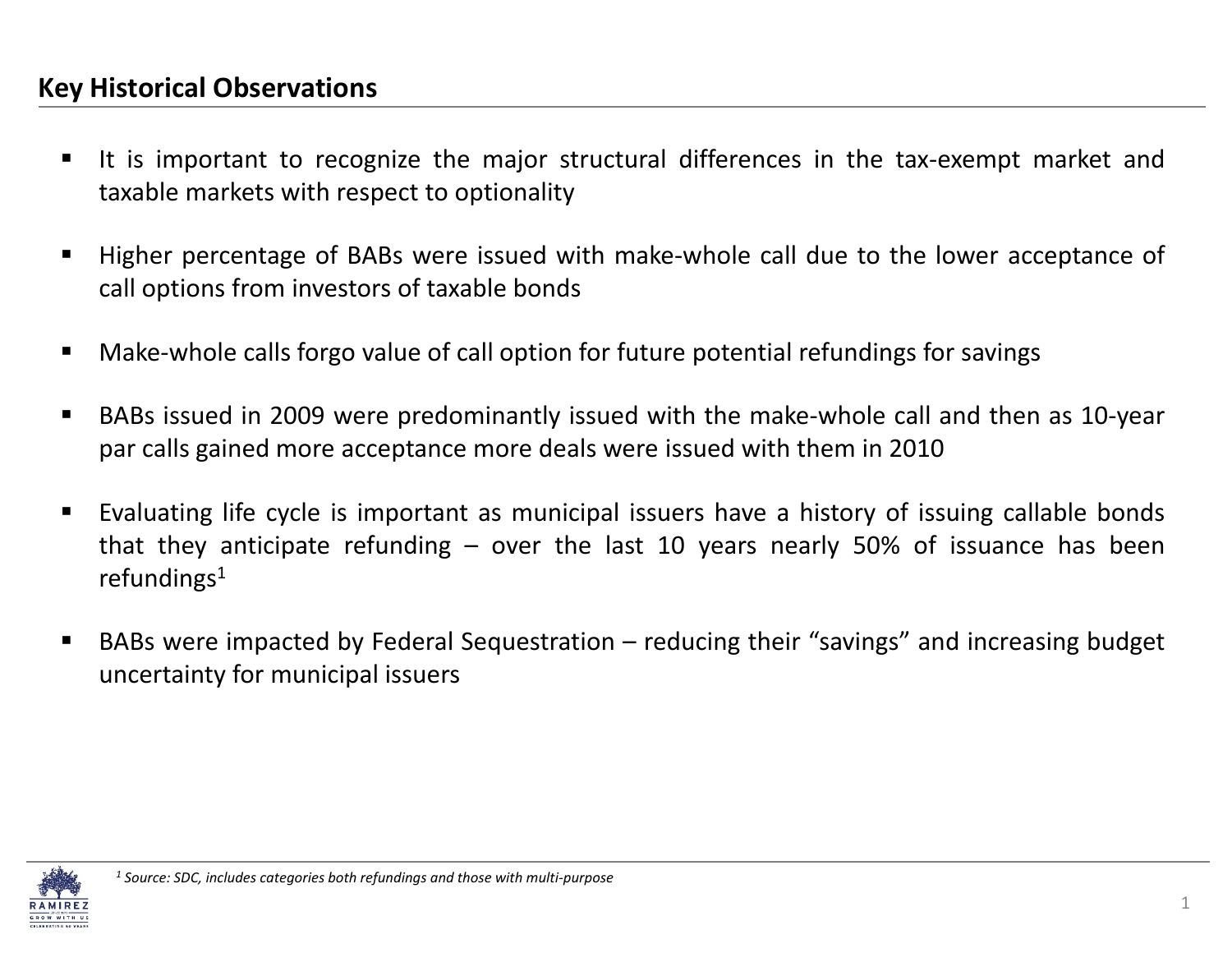## **Considerations for Reauthorizing Direct Subsidy Bonds**

- $\blacksquare$ ■ Overall low interest rate environment
- Healthy tax-exempt municipal market with strong investor participation
- Ratios of taxable interest rates versus tax-exempt
- $\blacksquare$ ■ Tightening of credit spreads for municipal issuers
- $\blacksquare$ Taxable issuance in <sup>2021</sup> and <sup>2020</sup> is at similar issuance levels as during 2009/2010 (20‐30%) compared to the average of  $8\%^1$
- $\blacksquare$ ■ With the increase in taxable issuance, the buyer base for taxable debt has grown
- $\blacksquare$ ■ Increased acceptance of par call options on non-index eligible taxable bonds
- $\blacksquare$ ■ Cost of par call options has decreased on non-index eligible taxable bonds
- Level of subsidy offered to issuers 28% may not work for a higher rated issuer
- Historical use of sequestration on BABs and the lack of "trust" in the use of Federal government programs
- Incorporating direct subsidy into pledged revenues as defined by bond documents